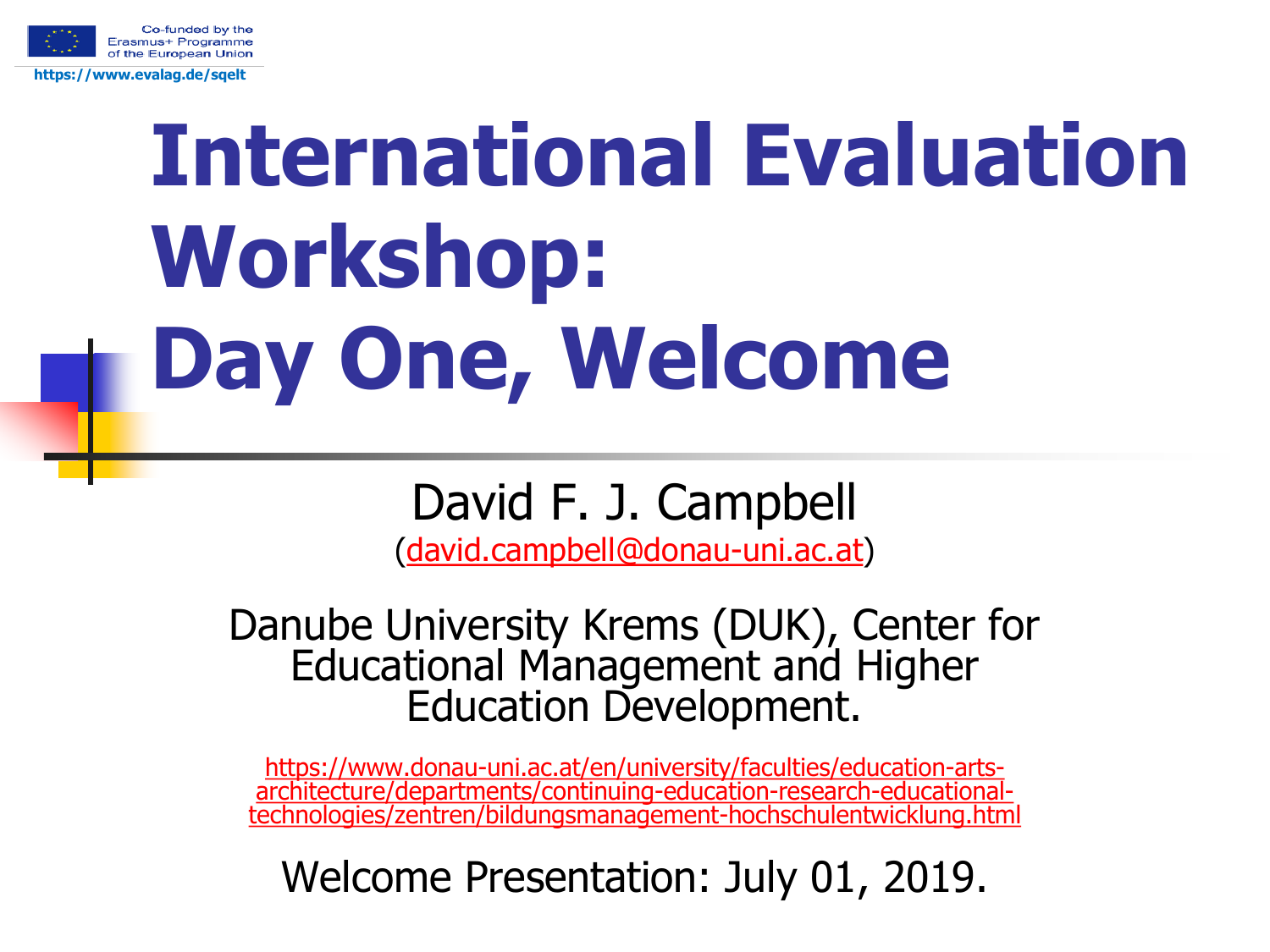## Outlook (1).

**This workshop introduces to Performance** Indicators of Higher Education Learning and Teaching in Context.

**The Context refers to: Governance, Quality** Management, Learning Theories and Policy.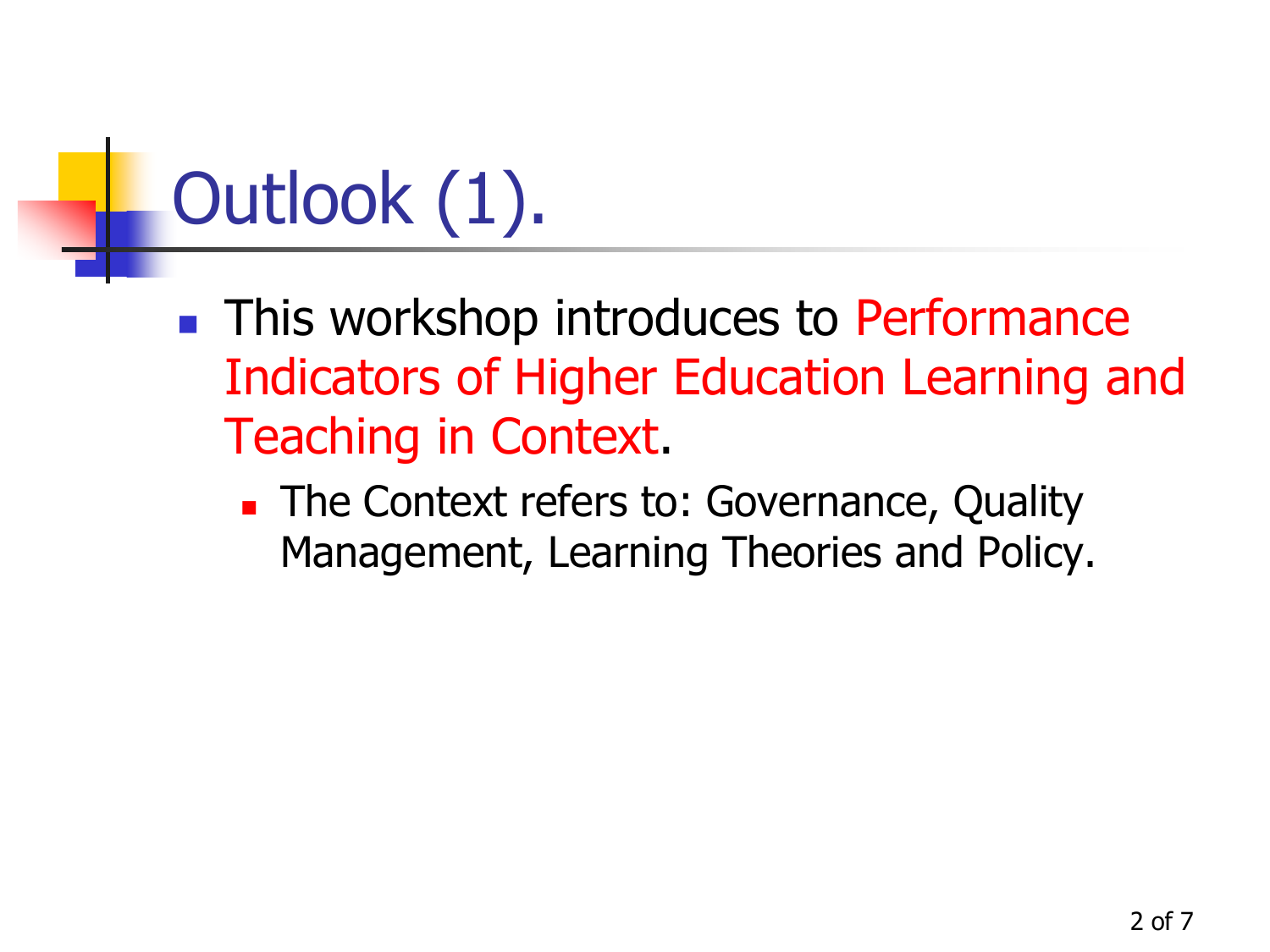## Outlook (2).

- **Quality Management is often challenged by** how to balance Quality Assurance (Quality Control) and Quality Enhancement (Quality Development).
	- The proposition here is: quality enhancement (in combination with an institutional development) is the real goal (vision, objective), and quality assurance is for this a mean (a function).
	- To connect quality enhancement with "learning theories" represents another challenge.
	- So what is a Learning Organization (Institution): the Vision and the Implementation of a Learning Organization.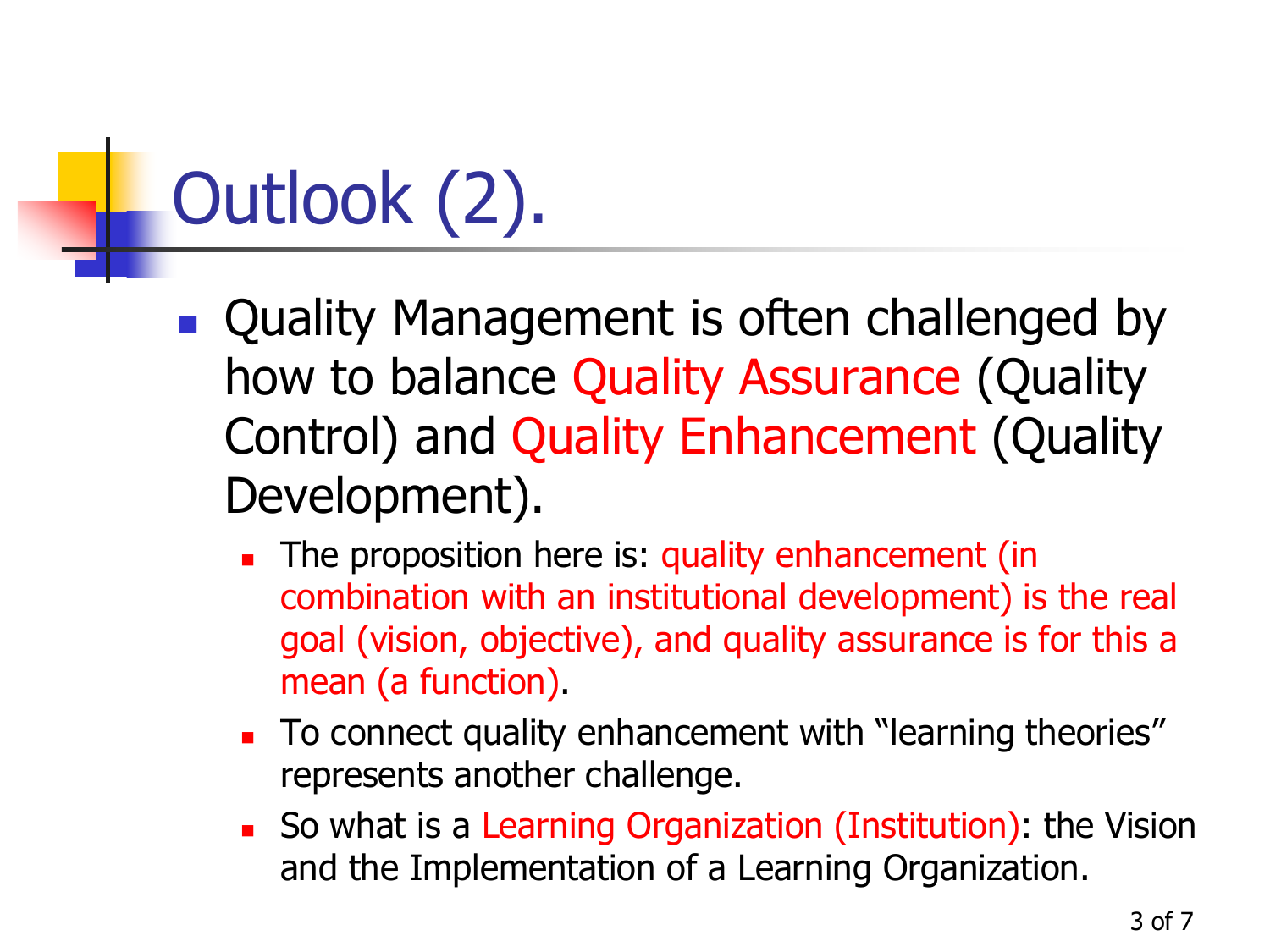#### Examples for Questions (1).

- **Examples for questions (that matter) are:** 
	- **How does an institution move from "specific data"** (e.g., for a particular unit or a year) to a more comprehensive picture (e.g. over different years, for a whole institution)? What are comprehensive trends?
	- Data give us a picture of the "past". Strategy, however, is future-oriented. So how does this work together? So how do we move on (from here)?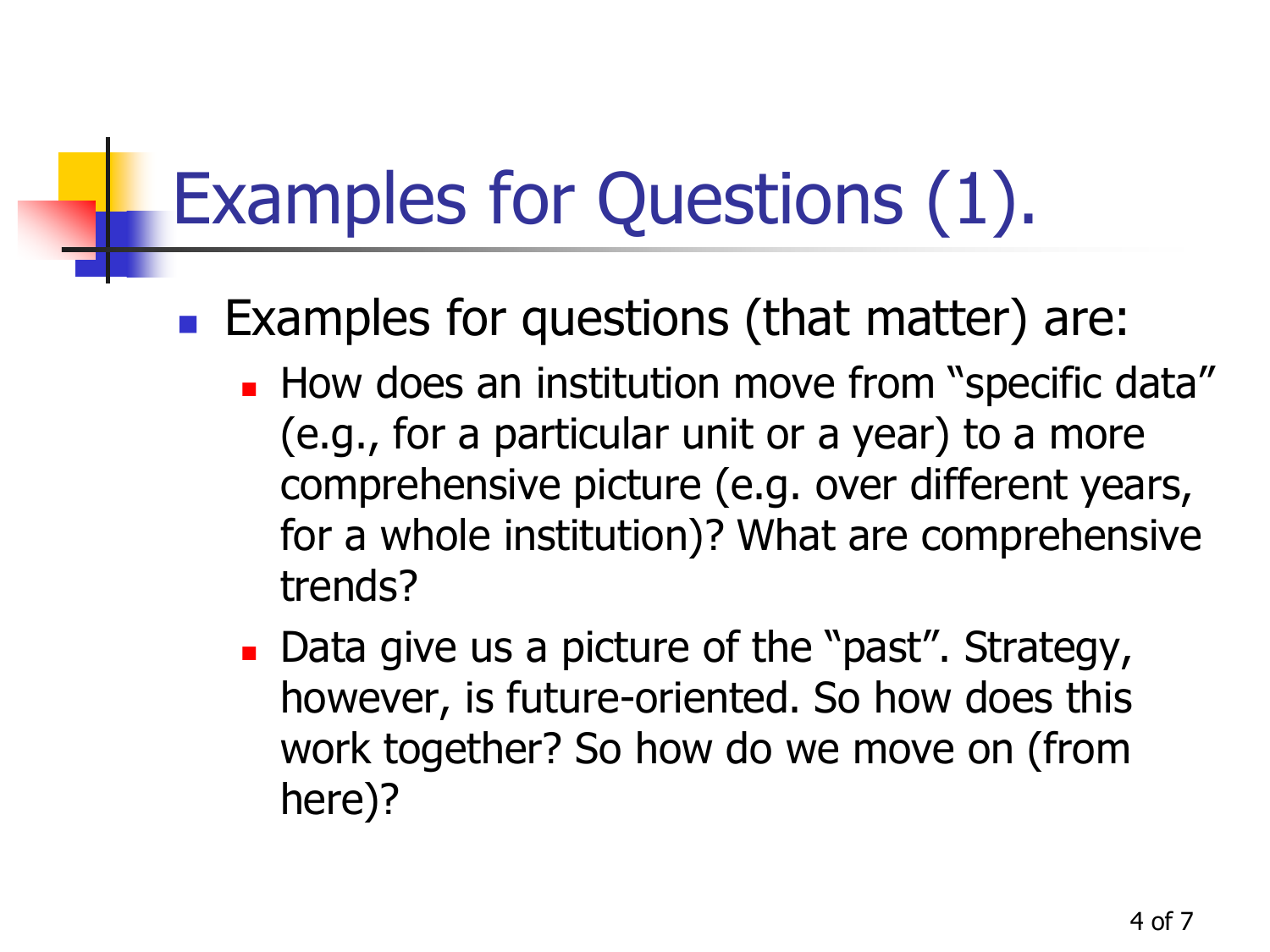#### Examples for Questions (2).

- **Examples for questions (that matter) are** (continuation):
	- **Are there tendencies that data are being used** more in relation to issues of quality control? So how can data be used more for quality enhancement, quality development (e.g., for purposes of learning and teaching)?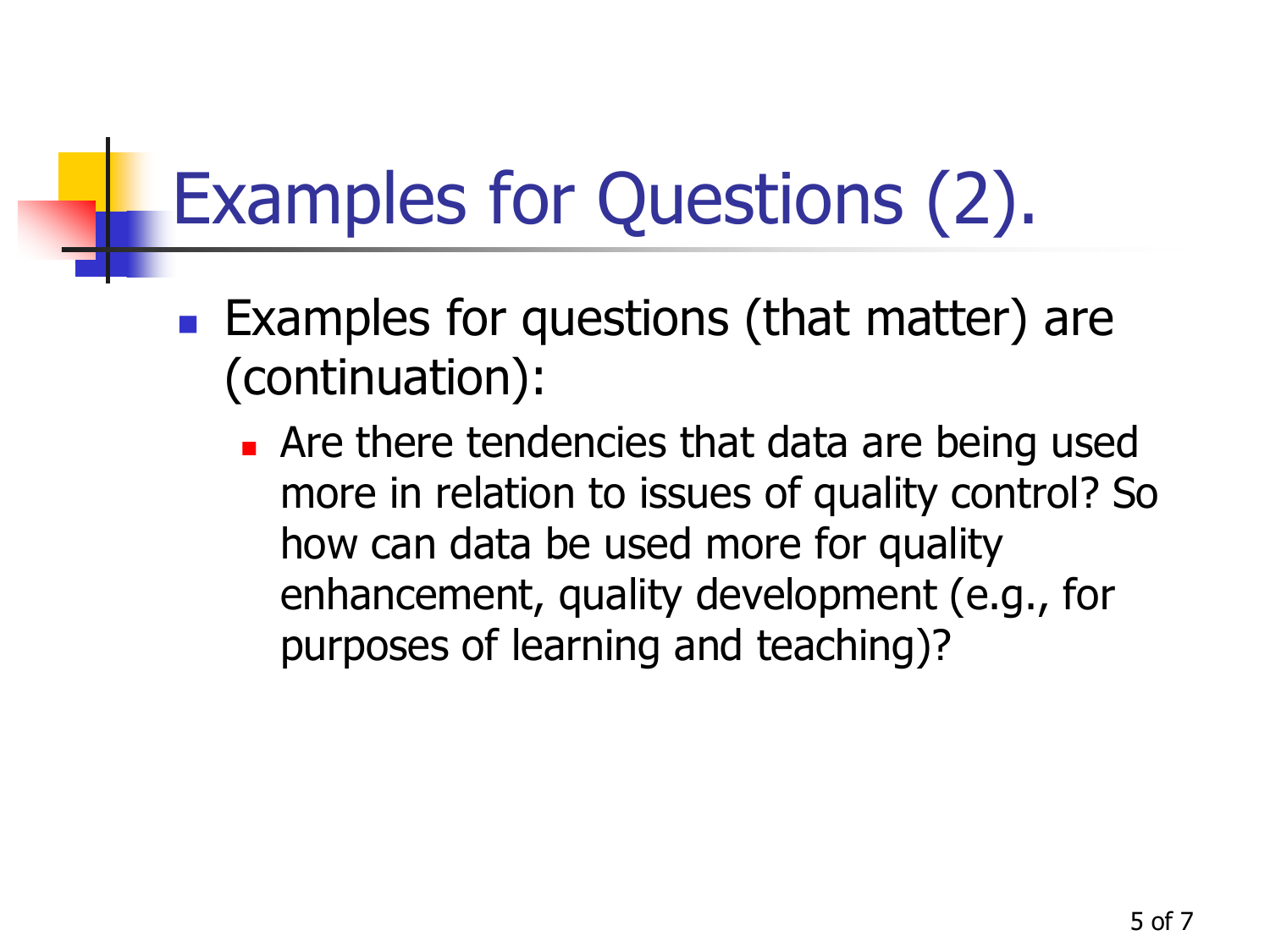#### Examples for Questions (3).

- **Examples for questions (that matter) are** (continuation):
	- To which extent and how is institutional decisionmaking (for example, in relation to teaching and learning or the performance of teaching an learning) really based on data?
	- **Number 1988 Seaching "end" and learning "begin"** (with regard to teaching AND learning)?